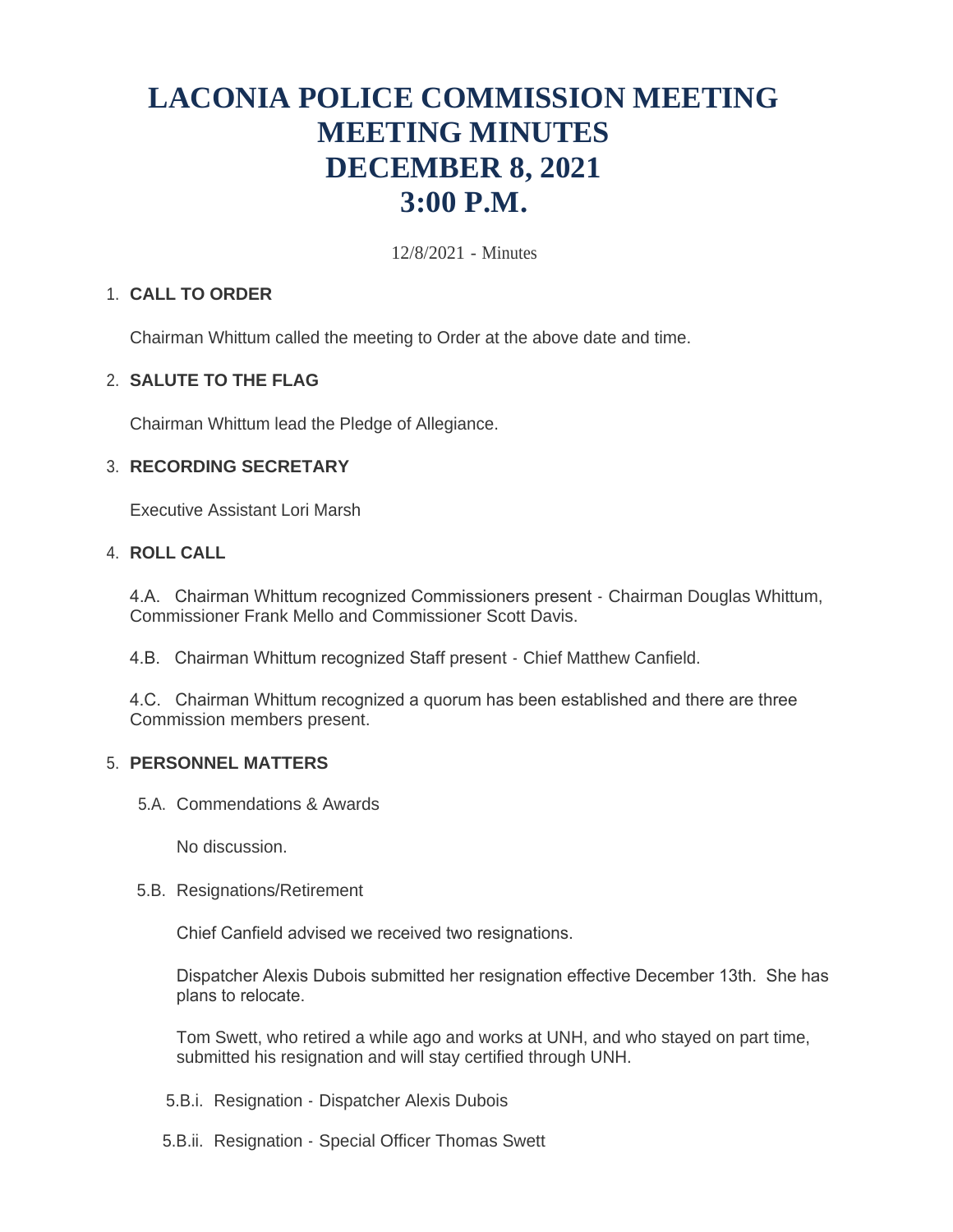# 5.C. Promotions/Classification Change

No discussion.

# **COMMAND STAFF REPORTS** 6.

6.A. Chief - Support Division

Chief Canfield advised the following:

They have been continuing to work on the build out of the command post vehicle, which is being built in Arizona and we expect delivery in late spring or early summer. This was grant funded in the amount of \$250,000.00 through a Federal Homeland Security Grant.

A majority of the detectives are attending a Serious Death/Homicide training this week, with the exception of Detective Horan and Detective Adams.

They have been working closely with the Child Advocacy Center and he attended a meeting there last week with detectives to touch base with their staff. We are very grateful for the Child Advocacy Center and all the work they do in collaboration with all of our people with investigating child abuse.

We have been working on preparing the budget for the next fiscal year, which is due next week. One it is finalized, it will be submitted to the Commission for review.

6.B. Chief - Operations Division

Chief Canfield advised the following:

They have working with the State Department of Health and Human Services to administer the booster vaccine to any of our staff that opted to get it, which will be held tomorrow. They have also working with DHHS to host one of eleven statewide COVID clinics here in Laconia, which will take place at the college on Saturday. They have been working on the logistics of that and traffic plan.

They have been working on recruitment to fill the soon to be vacant dispatcher positions. We have been taking applications and doing interviews at those times to speed of the process, instead of setting a deadline in January and reviewing them all at that time. We've received several applications that seem promising at this point.

We are still trying to fill the one patrol officer position. We conducted a test a couple of weeks ago and we'll do another testing process and oral board for two people this Friday. Hopefully that pans out with something that can be brought forward for consideration for hire.

6.B.i. Hirings

### **COMMISSION ACTION** 7.

7.A. Acceptance of minutes from previous meeting

On a Motion by Commissioner Mello, seconded by Commissioner Davis, and passed unanimously, the meeting minutes of October 20, 2021, were accepted as distributed.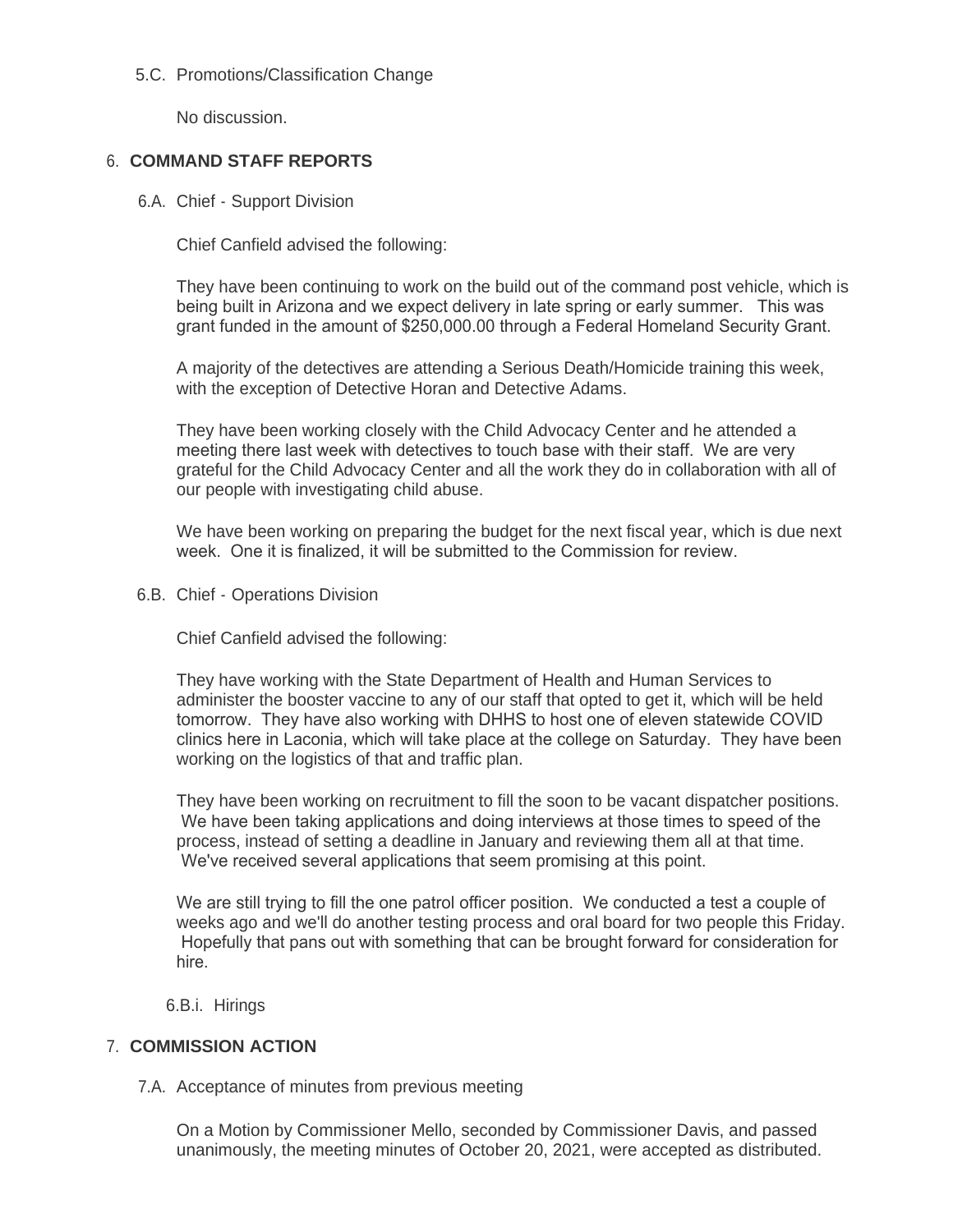#### 7.B. Out-of-State School(s)

Chief Canfield reviewed the two school requests.

Detective Howe has submitted a request to attend Advanced Crash Investigation school in Foxborough, Massachusetts. He has already attended the first school as part of the Accident Reconstruction Team. There is a series of three courses, At Scene, Advanced Scene Crash and Crash Reconstruction. This is the second of that series and is a two week school. Detective Howe is willing to respond to crash scene, which he has already been doing, and this would be the second building block toward full accident reconstruction.

The second request is for Detective Eric Adams to go to Atlanta, Georgia to attend a national conference on Rx Abuse and Heroin. This is a three day program and fits into the realm of what Detective Adams does. This is an opportunity for him to network with some of the leaders in his type of work, but also offers classes for him to attend to continue with the work that he does and bring back new ideas.

On a Motion by Commissioner Mello, seconded by Commissioner Davis, and passed unanimously, the above two school requests were approved.

- 7.B.i. Advanced Crash Investigation Detective Jonathan Howe
- 7.B.ii. Rx Abuse and Heroin Summit Detective Eric Adams
- 7.C. Notice of Holidays 2022

Chief Canfield advised it is requested the Police Commission vote to accept the list of 2022 Holiday for Laconia Police Department employees, noting it is the same as the holidays for the City of Laconia.

On a Motion by Commissioner Davis, seconded by Commissioner Mello, and passed unanimously, the 2022 Notice of Holidays was accepted as presented.

### **REVIEW OF MONTHLY ACTIVITY REPORTS** 8.

8.A. Department Monthly Highlights

Chief Canfield reviewed the Department Monthly Highlights report. No further discussion.

8.B. Criminal Investigative Unit Statistics

Chief Canfield reviewed the Criminal Investigative Unit Statistics report.

Commissioner Davis noted the training hours appear to have doubled and inquired if that was built into the budget. Chief Canfield advised it can be attributed to Detective Dan Carsen attending polygraph school and that overall our training hours haven't changed much.

8.C. Budget Reports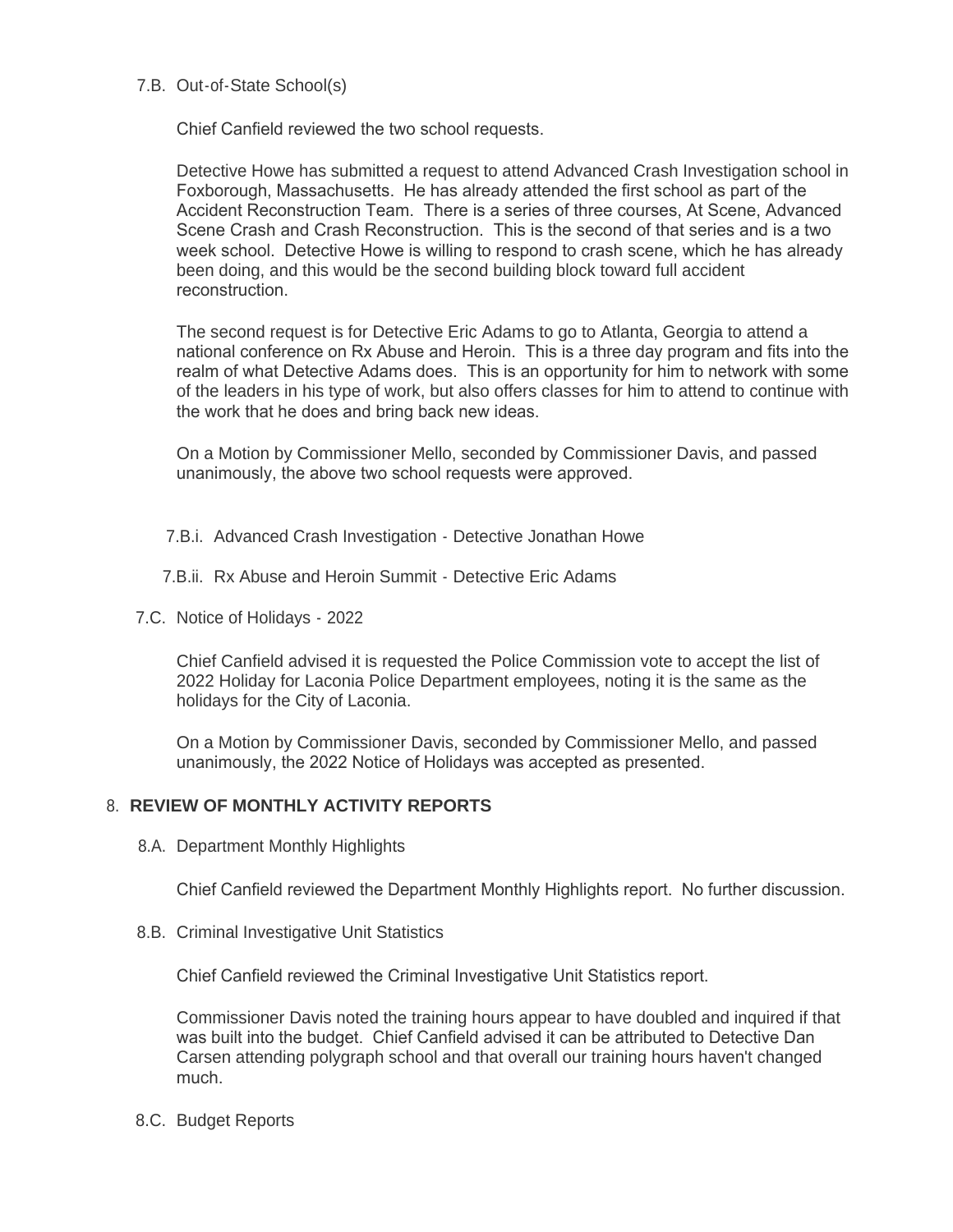Chief Canfield advised the budget is tracking just slightly under and we're about halfway through the budget year.

8.D. Monthly Traffic Statistics

Chief Canfield reviewed the Monthly Traffic Statistics report.

Commission Mello noted that he observed two trucks parked on the sidewalk on Oak Street this yesterday and this morning and inquired if they received special permission to do so to trim trees. Chief Canfield advised we wouldn't have a problem with that, as long as they are out of the street or have traffic control to do it. Commissioner Mello inquired about kids walking on the sidewalk and Chief Canfield advised they should have a plan to deal with that and direct those kids, as well as traffic.

8.E. Monthly Fleet Report

Chief Canfield advised the new vehicles are in and are in the process of being equipped and outfitted. They are expected to be on-line in January. Chairman Whittum inquired which vehicles those will replace and Chief Canfield indicated they will replace three of the older vehicles in the fleet. Chairman Whittum inquired if they will go to the City for use or surplus. Chief Canfield advised they will either go to the City if they are still salvageable or they will go to auction.

# **CORRESPONDENCE TO/FROM THE DEPARTMENT** 9.

Chief Canfield advised we received a nice thank you from the Boys & Girls Club for support of their organization.

# **CHIEF'S REPORT** 10.

Chief Canfield reviewed the Drug Overdose Statistics report. He noted the total number of deaths is not correct, as we are currently investigating eleven (11) drug overdose deaths or suspected drug overdose deaths. These numbers are true to the point that they reflect deaths where we have received the autopsy reports back stating they were actually drug overdoses. These are significant cases that take a lot of time. We have been able to make an arrest for death resulting, where someone provided drugs that resulted in a drug overdose of a person and we are looking to make these cases on several others. Having this many people die in one year as a result of a drug overdose is unacceptable in a City the size of Laconia.

He also advised the following:

We have a Staff meeting training on December 16th. This will encompass a 2 hour Webinar for all of our front line supervisors on responding to crime scenes involving violent assaults and death scenes. It is something that we have seen a lot of in Laconia and this would put on better ground wit the graining opportunity. In addition, we will be continuing leadership training with Primex starting in January or February. It will consist of all supervisors being required to read two different leadership books and there will be a facilitated discussion by Primex, who will come in and lead a discussion.

We will not be doing a retiree Christmas luncheon as a result of COVID and not wishing to expose people to the risk. We will be holding a department luncheon on December 22nd at noon and Commissioners are invited to attend. He noted the City will not be holding their Annual Christmas Employee Luncheon again this year so us not having our retiree luncheon is consistent with that.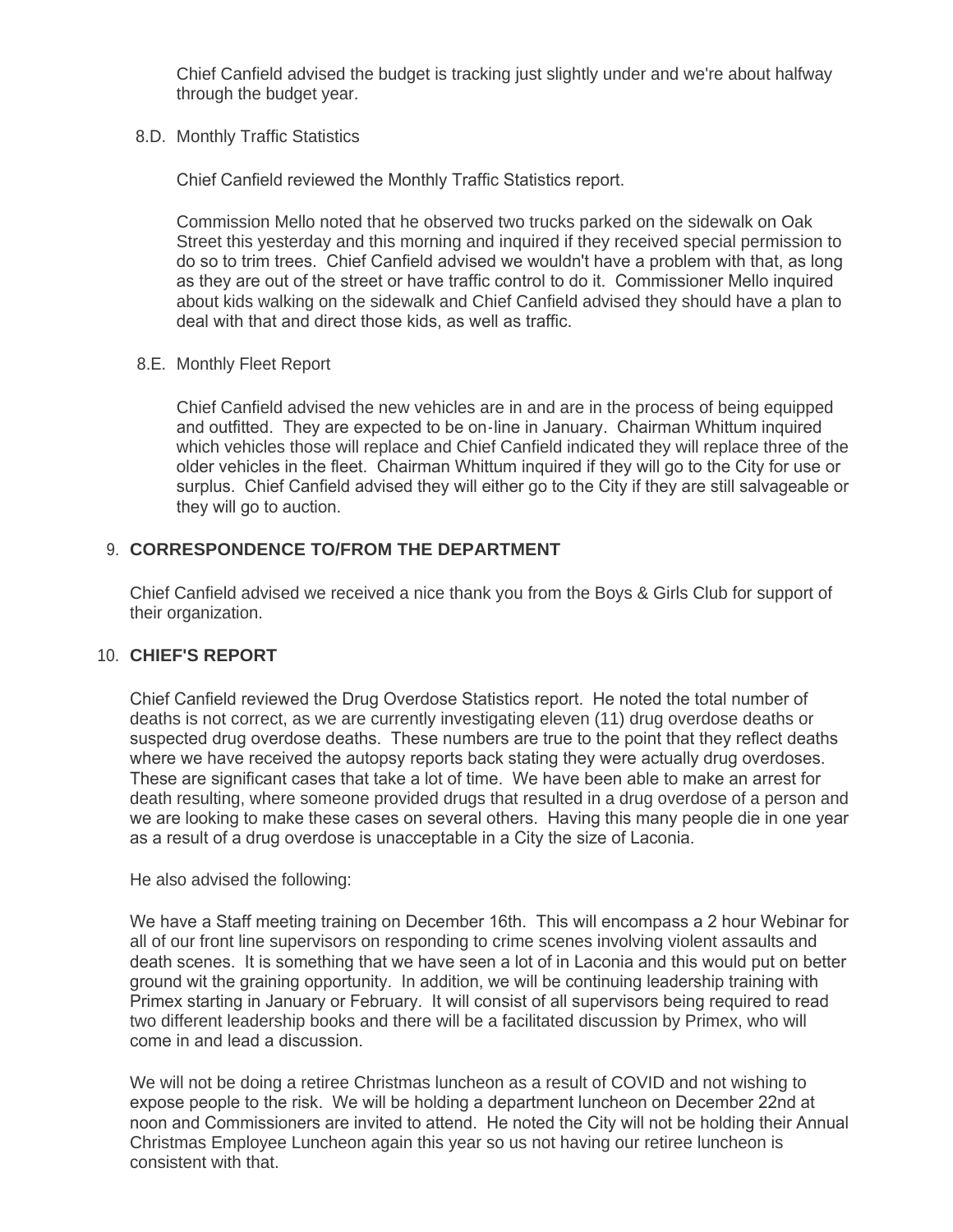In reviewing the 2021 Goals and Objectives, which have been skewed by COVID, some have been brought forward to be included in the 2022 goals. The Detective Unit review has been developed and they have developed a pathway toward continuing the polygraph program and continue to work toward being certified as a Crime Scene Unit. The training they are at now is one of the first steps toward that goal. In regards to technology, we have installed sign boards (TV screens) throughout the police department to display messages. We have held off on the patrol office review, due to not wanting to bring extra people in, but it will be addressed at some point. The uniform review and study committee has been continued to 2022. We did obtain new training uniforms that will be used for training and for when officers work details. Those uniforms all now all the same and are consistent in look. These were funded through grant money. The department firearms training will be continued into 2022. Our goal is to work on developing our own firearms range up by the transfer station on City owned land. . This would allow us additional training time by allowing officers to go up there while on duty to free up other training time. The comprehensive written directive review is on-going. We are in year two of this five year process where we have contracted with the Daigle Law Group to take a look at all of our policies and review them for legalities. Our policy manual has been broken into sections and they are submitted and are being updated as we speak. The department video has been completed and will be distributed by end of year to the department. We will be utilizing that video for recruiting.

We will be developing the 2022 goals and Objectives at our Staff meeting and will be presented at the net Commission meeting.

Chairman Whittum inquired about viewing the video and Chief Canfield advised he can email it to the Commissioners.

### **OLD BUSINESS** 11.

No discussion.

#### **NEW BUSINESS** 12.

No discussion.

### **OTHER BUSINESS** 13.

### **CITIZEN COMMENTS** 14.

No citizens present.

#### 15. CONFIRMATION OF NEXT MEETING DATE

The next meeting Regular meeting of January 19, 2022 was confirmed.

### 16. **NON-PUBLIC SESSION (According To RSA 91-A:3,II)**

Personnel Matter

RSA 91-A:3II(a) - The dismissal, promotion or compensation of any public employee, or the disciplining of such employee, or the investigation of any charges against him/her, unless the employee affected (1) has the right to a meeting, and (2) requests that the meeting be open, in